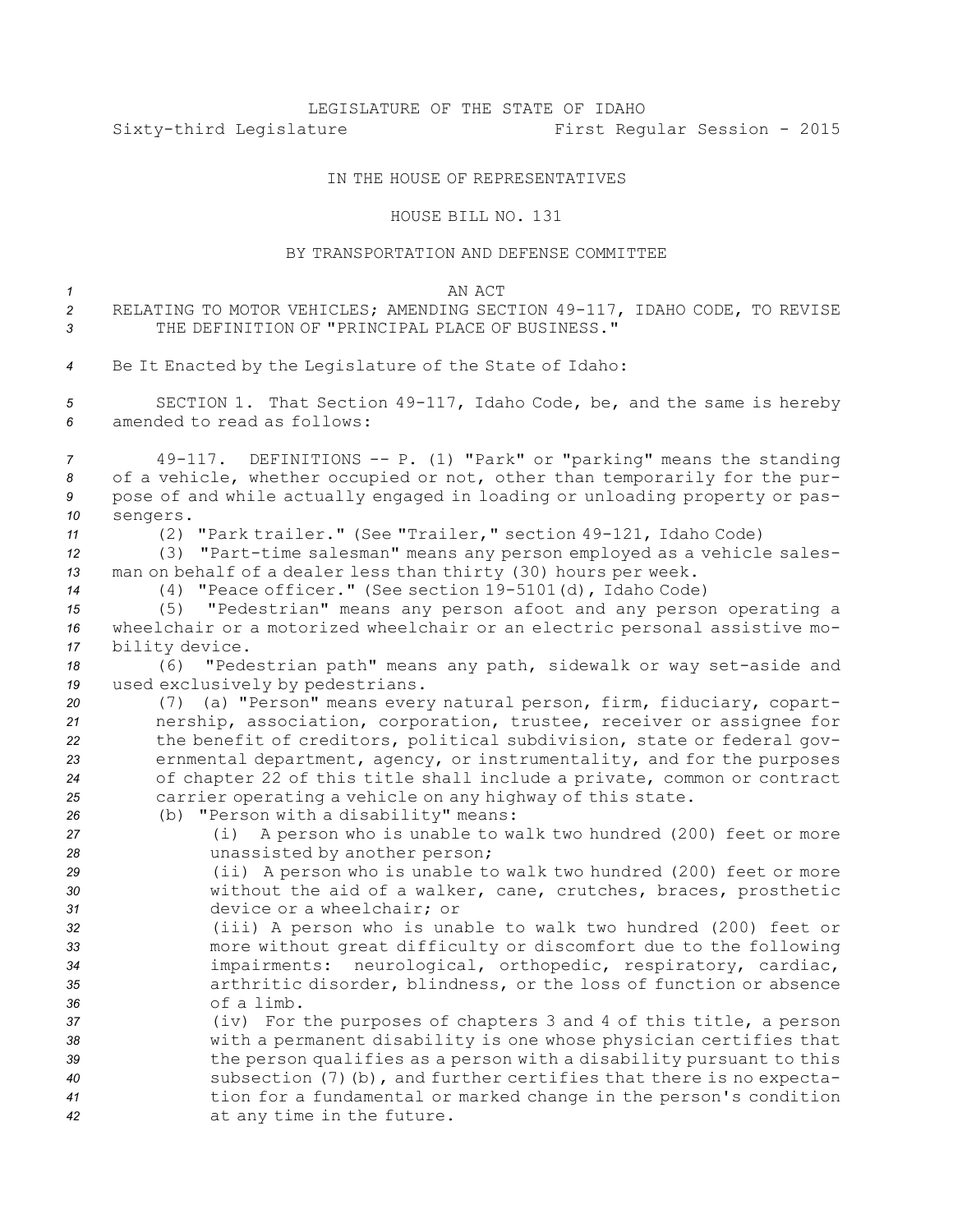(8) "Personal information" means information that identifies an indi- vidual, including an individual's photograph or computerized image, social security number, driver identification number, name, address, telephone number, and medical or disability information, but does not include infor- mation on vehicular accidents, driving or equipment-related violations, the five-digit zip code of the person's address, or status of the driver's license or motor vehicle registration.

*<sup>8</sup>* (9) "Pneumatic tire." (See "Tires," section 49-121, Idaho Code)

*<sup>9</sup>* (10) "Pole trailer." (See "Trailer," section 49-121, Idaho Code)

 (11) "Possessory lien" means <sup>a</sup> lien dependent upon possession for com- pensation to which <sup>a</sup> person is legally entitled for making repairs or per- forming labor upon, and furnishing supplies or materials for, and for the towing, storage, repair, or safekeeping of, any vehicle of <sup>a</sup> type subject to registration.

*<sup>15</sup>* (12) "Possessory lienholder" means any person claiming <sup>a</sup> lien, that *16* lien claimed to have accrued on <sup>a</sup> basis of services rendered to the vehicle *<sup>17</sup>* which is the subject of the lien.

 (13) "Preceding year" means, for the purposes of section 49-435, Idaho Code, <sup>a</sup> period of twelve (12) consecutive months fixed by the department, prior to July 1 of the year immediately preceding the commencement of the registration or license year for which proportional registration is sought. The department in fixing the period shall make it conform to the terms, con- ditions and requirements of any applicable agreement or arrangement for the proportional registration of vehicles.

*<sup>25</sup>* (14) "Pressure regulator valve" means <sup>a</sup> device or system which governs *<sup>26</sup>* the load distribution and controls the weight borne by <sup>a</sup> variable load sus-*<sup>27</sup>* pension axle in accordance with <sup>a</sup> predetermined valve setting.

 (15) "Principal place of business" means an enclosed commercial struc- ture located within the state, easily accessible and open to the public at all reasonable times, or for which the dealer's telephone number is posted on the structure; with an improved display area large enough to display five (5) or more vehicles of the type the dealer is licensed to sell, immediately adjoining the building, and at which the business of <sup>a</sup> dealership, including the display and repair of vehicles, may be lawfully carried on in accordance with the terms of all applicable building codes, zoning and other land-use regulatory ordinances, and in which building the public shall be able to con- tact the dealer or his salesmen in person or by telephone at all reasonable times. The books, records and files necessary to conduct the business of the dealership must be kept or reproduced electronically at the dealership's li- censed location(s). <sup>A</sup> dealership keeping its physical books, records and files at an off-site location must notify the department in writing of such location at least thirty (30) days in advance of moving such books, records and files off-site. Physical books, records and files must be made avail- able to the department upon request within three (3) business days of such request. The principal place of business shall display an exterior sign per- manently affixed to the land or building, with letters clearly visible to the major avenue of traffic. In no event shall <sup>a</sup> room or rooms in <sup>a</sup> hotel, room- ing house, or apartment house building or <sup>a</sup> part of any single or multiple unit dwelling house be considered <sup>a</sup> "principal place of business" within the terms and provisions of this title unless the entire ground floor of that ho-